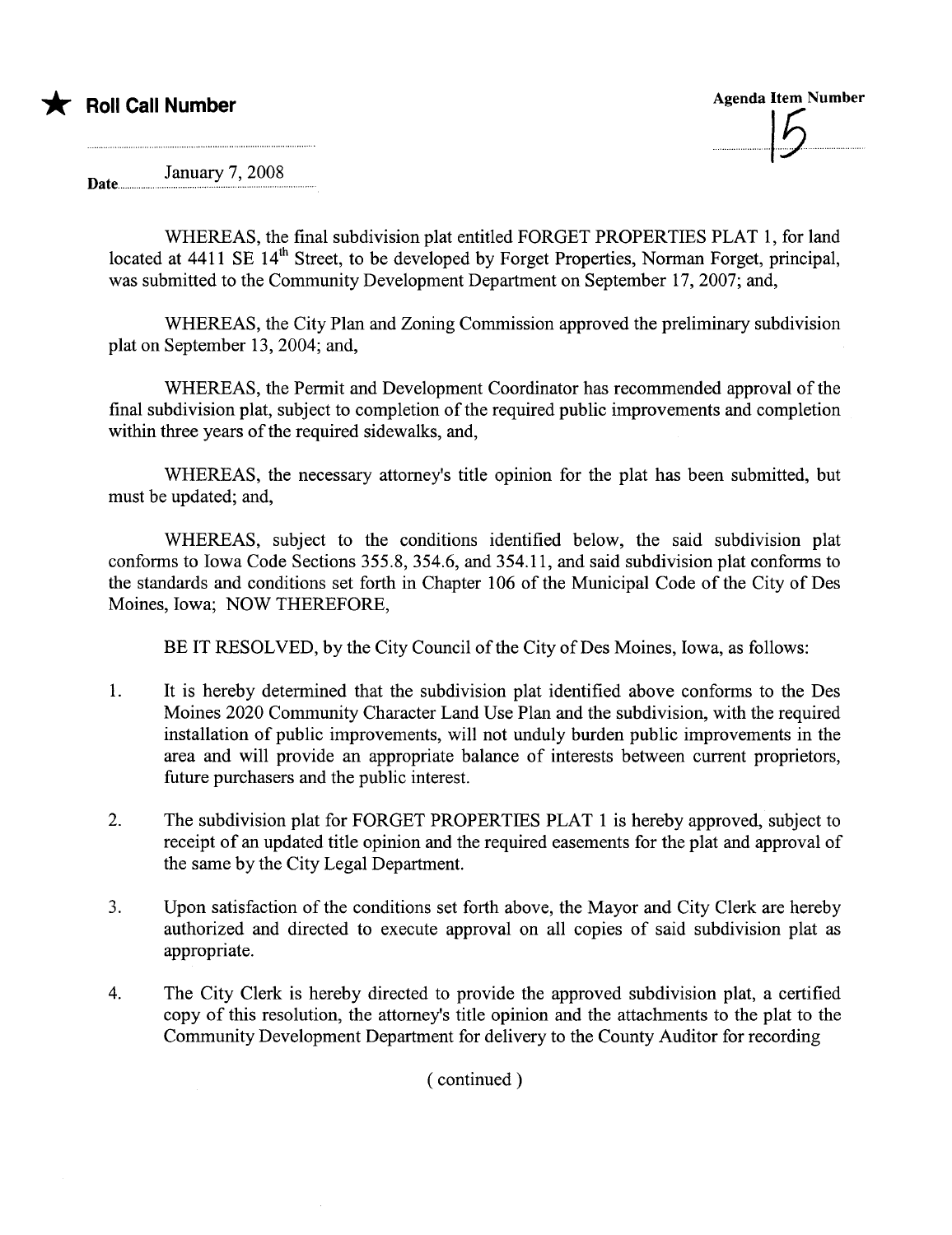

Date...

## January 7, 2008

-2-

by the plat proprietors. The City Clerk is hereby further directed to send a copy of the subdivision plat to the Board of Education, Qwest Communications, Mid-American Energy, MediaCom, Des Moines Water Works, U.S. Post Offce - Post Master, U.S. Post Office - Technical Sales and Services, City Engineer, City Land Records, Public Works - Street Department, Public Works - Forestry Division, Fire Department, Police Department - Research and Development Section, City Traffic and Transportation Division, Information Technology Department, and Community Development Department.

5. The Permanent Easement for Sanitary Sewer Right-of-way; Permanent Public Pedestrian Way Easement; Storm Water Management Facilities Covenant and Permanent Easement Agreement; Shared Private Sanitary Sewer Line Maintenance Covenant and Permanent Easement Agreement provided incident to the said subdivision plat are hereby approved and accepted, and the City Clerk is hereby authorized and directed to certify to the City's acceptance on each such easement.

(Council Communication No. 08- $\left\| \cdot \right\|$ )

MOVED by to adopt.

FORM APPROVED:<br> $\frac{\partial^2 f}{\partial x^2}$  K  $\beta$ 

Assistant City Attorney

| <b>COUNCIL ACTION</b> | <b>YEAS</b> | <b>NAYS</b>     | <b>PASS</b> | <b>ABSENT</b> |
|-----------------------|-------------|-----------------|-------------|---------------|
| <b>COWNIE</b>         |             |                 |             |               |
| <b>COLEMAN</b>        |             |                 |             |               |
| <b>HENSLEY</b>        |             |                 |             |               |
| <b>KIERNAN</b>        |             |                 |             |               |
| <b>MAHAFFEY</b>       |             |                 |             |               |
| <b>MEYER</b>          |             |                 |             |               |
| <b>VLASSIS</b>        |             |                 |             |               |
| <b>TOTAL</b>          |             |                 |             |               |
| <b>MOTION CARRIED</b> |             | <b>APPROVED</b> |             |               |

..........................................................................................

## **CERTIFICATE**

I, DIANE RAUH, City Clerk of said City hereby certify that at a meeting of the City Council of said City of Des Moines, held on the above date, among other proceedings the above was adopted.

IN WITNESS WHEREOF, I have hereunto set my hand and affixed my seal the day and year first above written.

City Clerk

Mayor